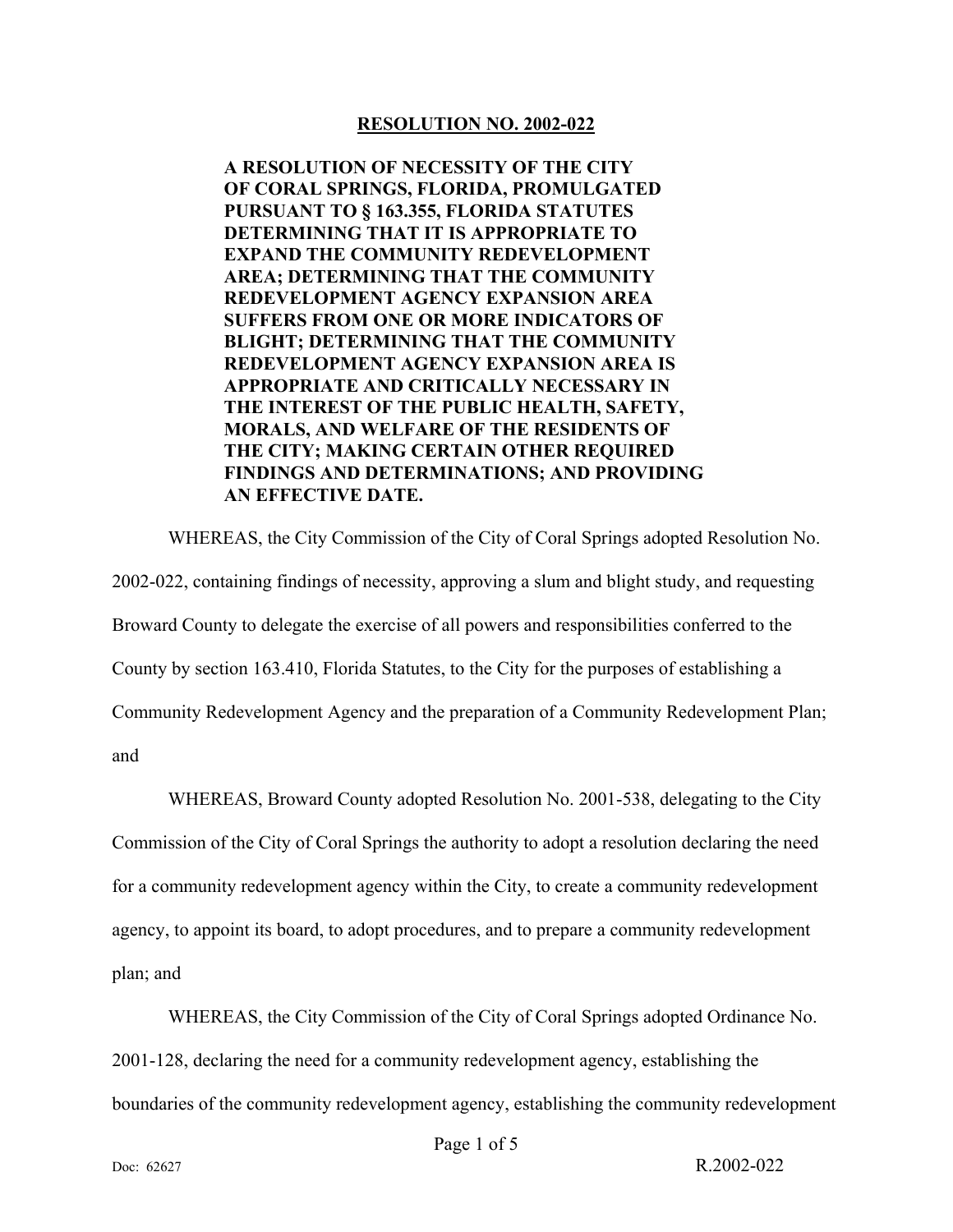agency, providing for its organization and procedures, and delegating the community redevelopment agency certain powers as necessary and appropriate for community redevelopment; and

WHEREAS, pursuant to section 163.360, Florida Statutes, the Community Redevelopment Agency has developed a Community Redevelopment Plan that is consistent with each of the enumerated requirements of sections 163.360 and 163.362, Florida Statutes; and

WHEREAS, during the course of preparing the Community Redevelopment Plan, the Community Redevelopment Agency found that an additional seven (7) acres (plus or minus) of land located South of Northwest 31st Court and adjacent to the West side of University Drive, contiguous to the designated community redevelopment area (as indicated on Exhibit "A"), hereinafter referred to as the "CRA Expansion Area," also exhibited the statutory characteristics required for CRA designation; and

WHEREAS, the condition of the CRA Expansion Area is similar to the condition of the designated community redevelopment area in that the facts and evidence presented show that conditions are present in the CRA Expansion Area that:

> 1. Are detrimental to the sound growth of the City and substantially impair or arrest the growth of the City and present conditions and uses are detrimental to the health, safety, morals and public welfare,

2. Lot layout is faulty in relation to its size, adequacy, accessibility, or usefulness,

3. There are examples of unsanitary or unsafe conditions,

- 4. There are examples of deterioration of site and other improvements,
- 5. There are inadequate and outdated building density patterns;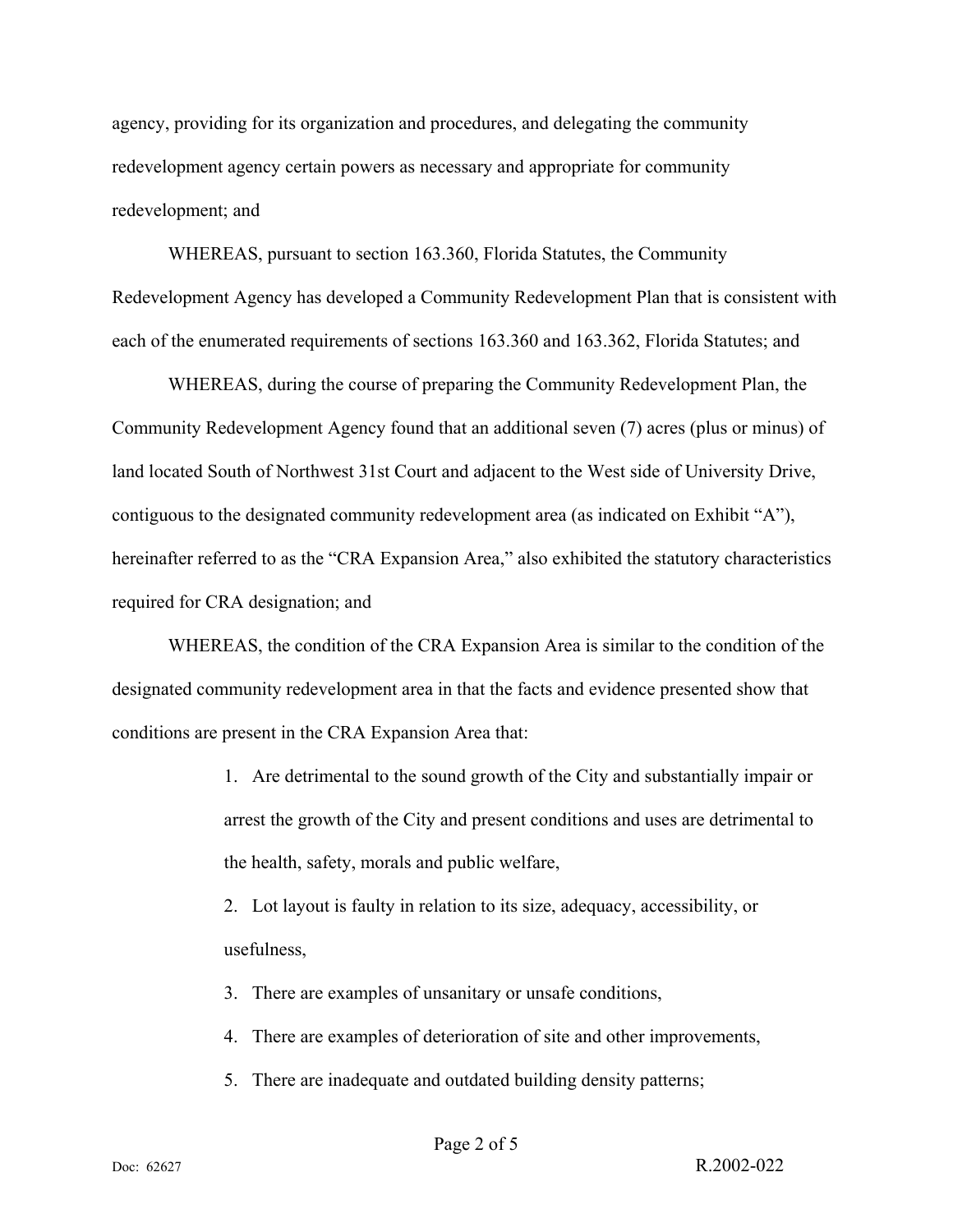WHEREAS, blight constitutes a serious menace injurious to the public health, safety, morals and welfare of the County and the City, imposing onerous burdens which decrease the tax base and reduce tax revenues, substantially impairing or arresting sound growth, aggravating traffic problems, and increasing the costs of providing public services to blighted areas; and

WHEREAS, while the City has determined that the CRA Expansion Area demonstrates conditions of blight, the area can be conserved and rehabilitated through appropriate public action as authorized under the Florida Statutes, preserving and enhancing the tax base for the benefit of all taxing authorities; and

WHEREAS, the notices required by section 163.346, Florida Statutes have been timely published or mailed in accordance with said statute; and

WHEREAS, action must be taken immediately to prevent further blight and deterioration and to protect and enhance public expenditures previously made in the CRA Expansion Area; and

WHEREAS, the Community Redevelopment Plan includes plans and programs for the redevelopment of the CRA Expansion Area; now therefore

BE IT RESOLVED BY THE CITY COMMISSION OF THE CITY OF CORAL SPRINGS, BROWARD COUNTY, FLORIDA, as follows:

#### **Findings. <u>Section 1.</u>**

(a) Based upon the facts and evidence presented to and considered by the City Commission, the foregoing findings are hereby confirmed and incorporated herein by reference.

(b) The preservation and enhancement of the tax base from which a taxing authority realizes tax revenues is essential to its existence and financial health; that the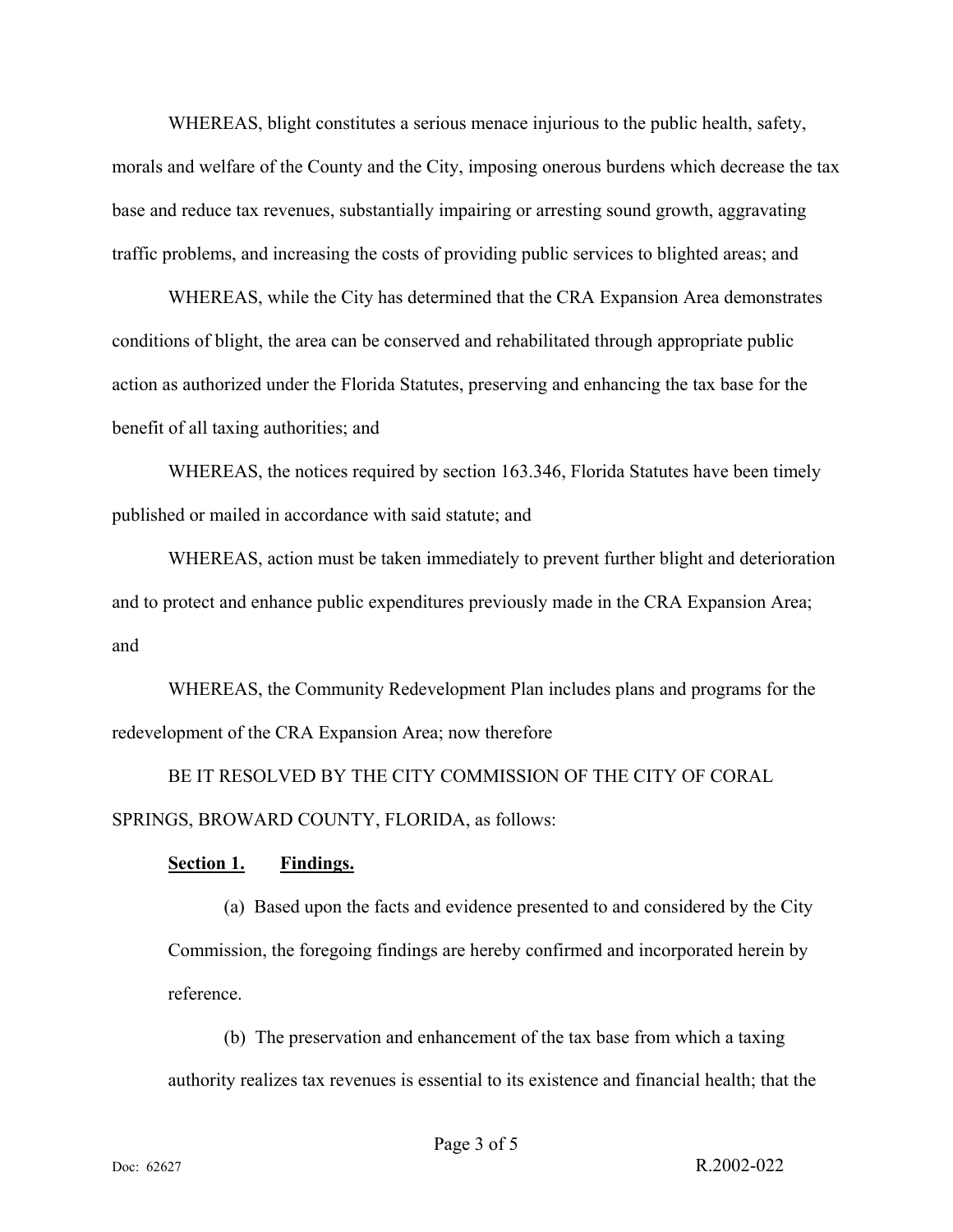preservation and enhancement of such tax base is implicit in the purposes for which a taxing authority is established; that tax increment financing is an effective method of achieving such preservation and enhancement in areas in which such tax base is declining; that community redevelopment in such areas, when complete, will enhance such tax base and provide increased tax revenues to all affected taxing authorities, increasing their ability to accomplish their other respective purposes; and that the preservation and enhancement of the tax base in such areas through tax increment financing and the levying of taxes by such taxing authorities therefore and the appropriation of funds to a redevelopment trust fund bears a substantial relation to the purposes of such taxing authorities and is for their respective purposes and concerns.

**<u>Section 2.</u> Finding of Necessity.** The City Commission, based upon the evidence presented to it and in the public record, does hereby find that a "blighted area," as defined in the Florida Statutes, exists in the CRA Expansion Area that is deteriorating and economically distressed due to outdated building density patterns, faulty lot layout in relation to its size, adequacy, accessibility, or usefulness, unsanitary or unsafe conditions, and deterioration of site and other improvements, and does further find that the rehabilitation, conservation or development or a combination thereof, of the CRA Expansion Area is necessary in the interest of the public health, safety, morals, or welfare of the residents of the City of Coral Springs, Florida, and that such area constitutes a "community redevelopment area" as defined by Florida Statutes.

**<u>Section 3.</u> Amendment to Community Redevelopment Area.** The land described as the CRA Expansion Area, depicted in Exhibit "A," shall be added to the designated Community Redevelopment Area.